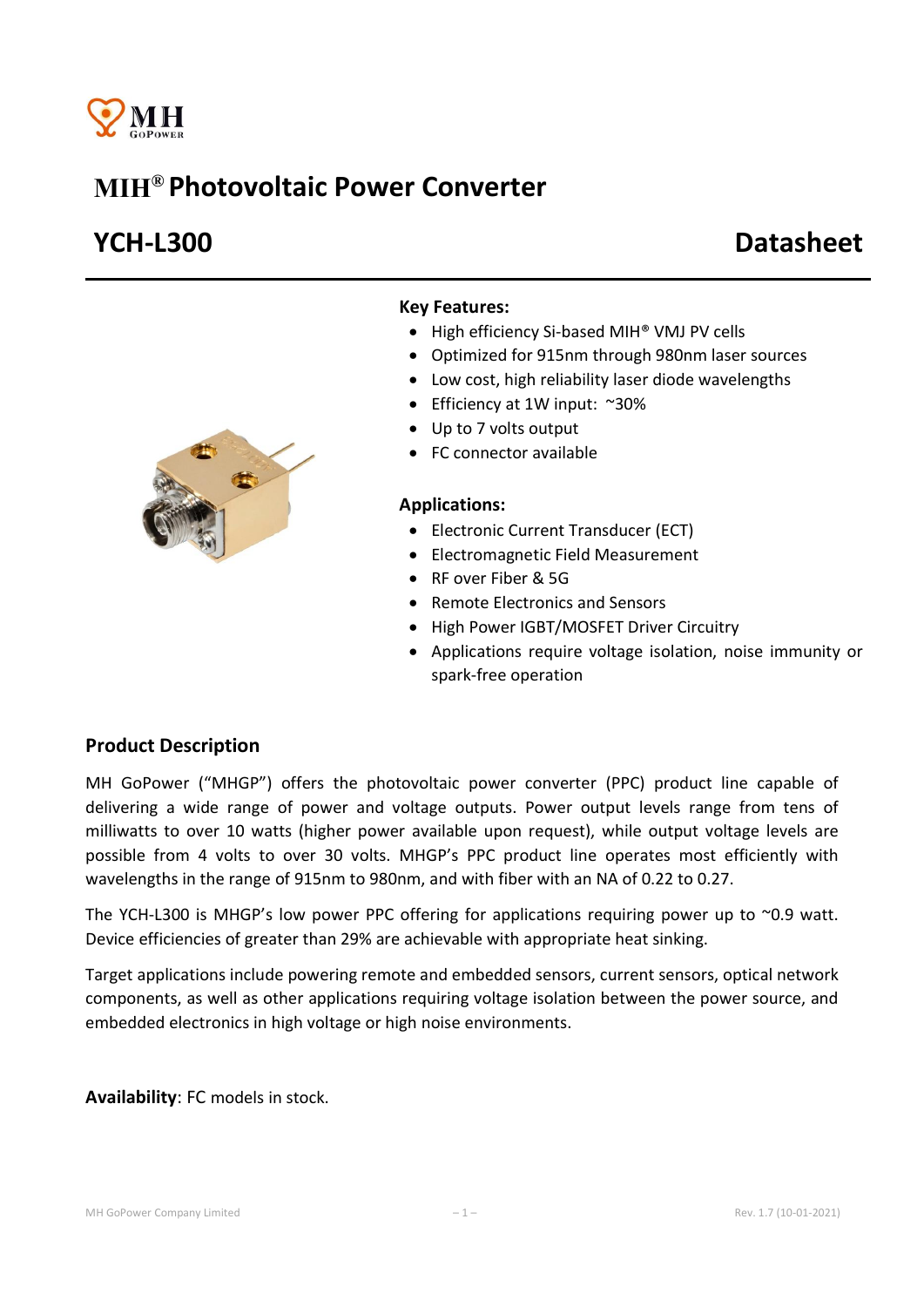

| Optical Power (mW) | 1,000 |  |
|--------------------|-------|--|
| Pmax (mW)          | 303.9 |  |
| $V$ max $(V)$      | 7.1   |  |
| $Imax$ (mA)        | 43.0  |  |
| Efficiency (%)     | 30.4% |  |

## Electrical Characteristics \*

*\* Typical converter performance with ambient temp of ~25°C*

*\* Tested with 975 nm wavelength laser*

*\* PPC held in free space, with no additional heatsinking, or airflow*

Passive Heatsinking Option: Custom heatsinking can be easily applied to the YCH-L300 PPC to generate higher power output, and higher performance. Heatsink size will depend on the application's operating conditions and power requirements. The below summarizes the performance of the YCH-L300 PPC with 42 x 25 x 25 mm aluminum heatsink. An efficiency of ~29% with 3W input is achieved:

| Electrical Characteristics of YCH-L300 PPC with Passive Heatsinking ** |  |
|------------------------------------------------------------------------|--|
|------------------------------------------------------------------------|--|

| Optical Power (mW) | 1,000 | 2,000 | 3,000 |
|--------------------|-------|-------|-------|
| Pmax (mW)          | 325   | 602   | 876   |
| $V$ max $(V)$      | 7.9   | 7.5   | 7.4   |
| $Imax$ (mA)        | 42.4  | 80.5  | 118.9 |
| Efficiency (%)     | 32.5% | 30.1% | 29.2% |

*\*\* Typical converter performance with ambient temp of ~25°C*

*\*\* Tested with 975 nm wavelength laser*

*\*\* PPC and heatsink held in free space, with no active airflow over the heatsink fins or PPC*